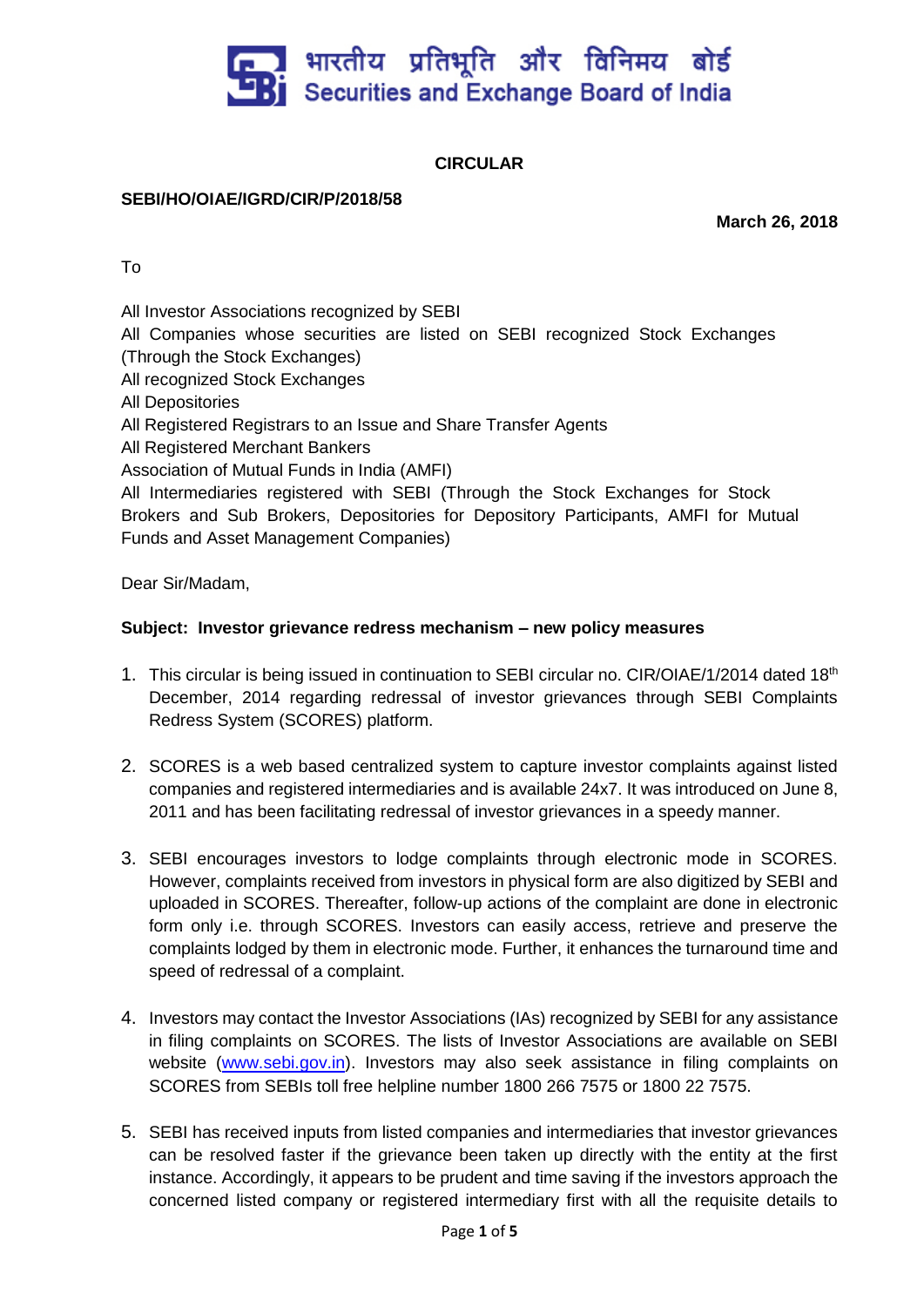

redress the complaints. In case, the listed company or registered intermediary fails to redress the complaint to the investor's satisfaction, the investor may file a complaint in SCORES.

- 6. At present following types of complaints are not dealt through SCORES:
	- i. Complaints against the companies which are unlisted/delisted, in dissemination board of Stock Exchanges,
	- ii. Complaints those are sub-judice i.e. relating to cases which are under consideration by court of law, quasi-judicial proceedings etc.
	- iii. Complaints falling under the purview of other regulatory bodies viz. RBI, IRDAI, PFRDA, CCI, etc., or under the purview of other ministries viz., MCA, etc.
	- iv. Complaints against a sick company or a company where a moratorium order is passed in winding up / insolvency proceedings.
	- v. Complaints against the companies where the name of company is *struck off* from RoC or a vanishing company as per list published by MCA.
	- vi. Suspended companies, companies under liquidation / BIFR / etc.
- 7. To enhance investor satisfaction on complaint redressal, SEBI has already put in place a 'Complaint Review facility' under SCORES wherein an investor if unsatisfied with the redressal may within 15 days from the date of closure of his complaint in SCORES opt for review of the complaint and the complaint shall be escalated
- 8. Effective from August 01, 2018, following procedure shall be followed for filing and redressal of investor grievances using SCORES:
	- a. Investors who wish to lodge a complaint on SCORES are requested to register themselves on [www.scores.gov.in](http://www.scores.gov.in/) by clicking on "*Register here*". While filing the registration form, details like Name of the investor, PAN, Contact details, Email id, Aadhaar card number(optional), CKYC ID(optional) etc. (Annexure A) may be provided for effective communication and speedy redressal of the grievances. Upon successful registration, a unique user id and a password shall be communicated to the investor through an acknowledgement email / SMS.
	- b. An investor shall use login credentials for lodging complaint on SCORES ("*Login for registered user" section)*. Details on how to lodge a complaint on SCORES is at Annexure B.
	- c. The complainant may use SCORES to submit the grievance directly to companies / intermediaries and the complaint shall be forwarded to the entity for resolution. The entity is required to redress the grievance within 30 days, failing which the complaint shall be registered in SCORES
	- d. Presently, the limitation period for filing an arbitration reference with stock exchanges is three year. In line with the same and in order to enhance ease, speed & accuracy in redressal of investor grievance, the investor may lodge a complaint on SCORES within three years from the date of cause of complaint, where;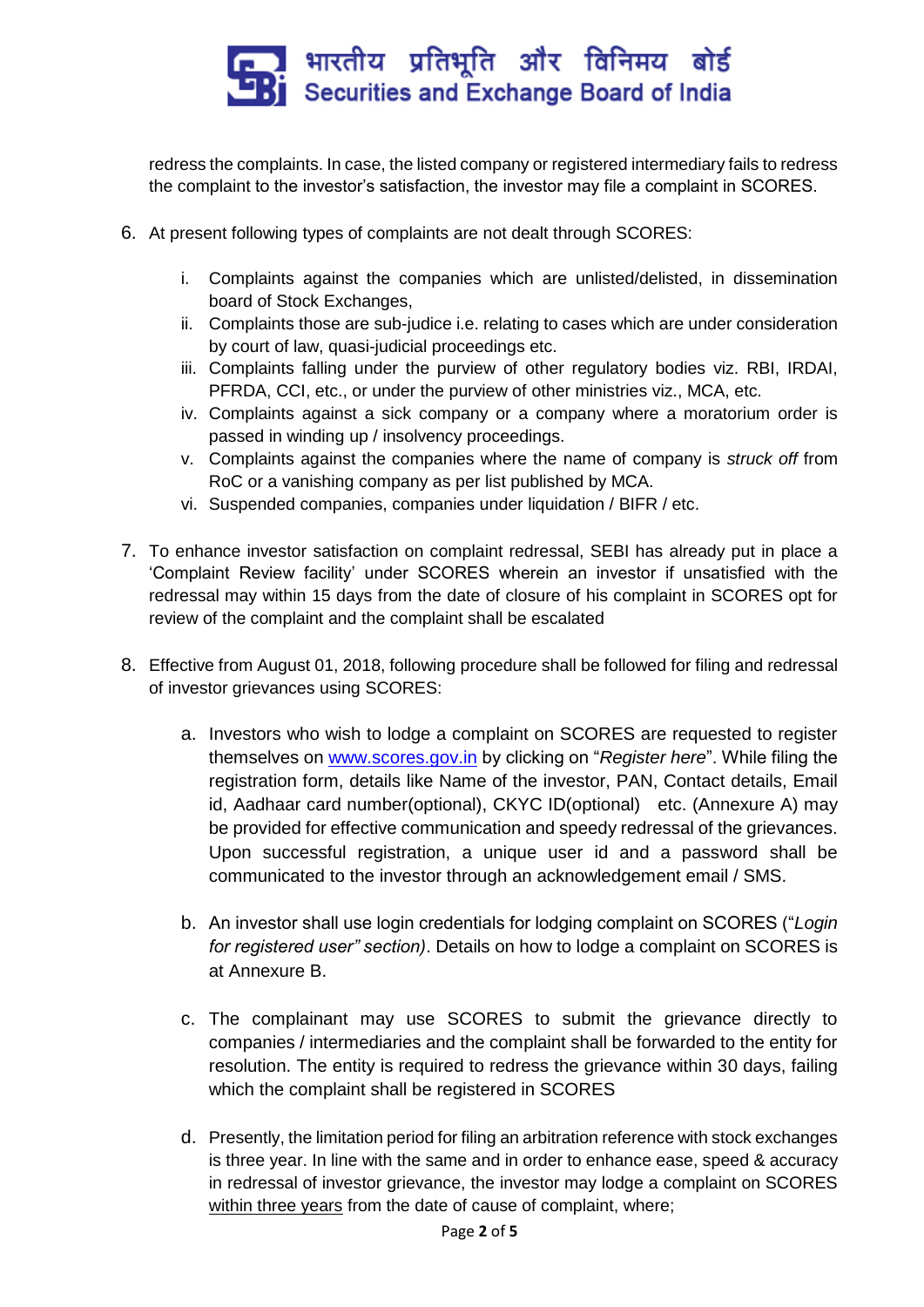# भारतीय प्रतिभूति और विनिमय बोर्ड Securities and Exchange Board of India

Investor has approached the listed company or registered intermediary for redressal of the complaint *and*,

The concerned listed company or registered intermediary rejected the complaint *or,*

The complainant does not receive any communication from the listed company or intermediary concerned *or,*

The complainant is not satisfied with the reply given to him or redressal action taken by the listed company or an intermediary.

- 9. Stock Exchanges, Depositories and the Association of Mutual Funds of India (AMFI) are accordingly advised to bring the provisions of this Circular to the notice of all Listed Companies, registered Stock-Brokers, Depository Participants and Asset Management Companies respectively and also to disseminate the same on their websites. Further, Stock Exchanges, Depositories and AMFI should also arrange for adequate publicity of this Circular on an urgent basis.
- 10.This Circular is issued in exercise of powers conferred under Section 11(1) of the Securities and Exchange Board of India Act, 1992 to protect the interests of investors in securities and to promote the development of, and to regulate the securities market.
- 11.This Circular is available on SEBI website at [www.sebi.gov.in](http://www.sebi.gov.in/) under the category "Legal /Circulars".

Yours faithfully,

**Medha Sonparote Deputy General Manager Office of Investor Assistance and Education**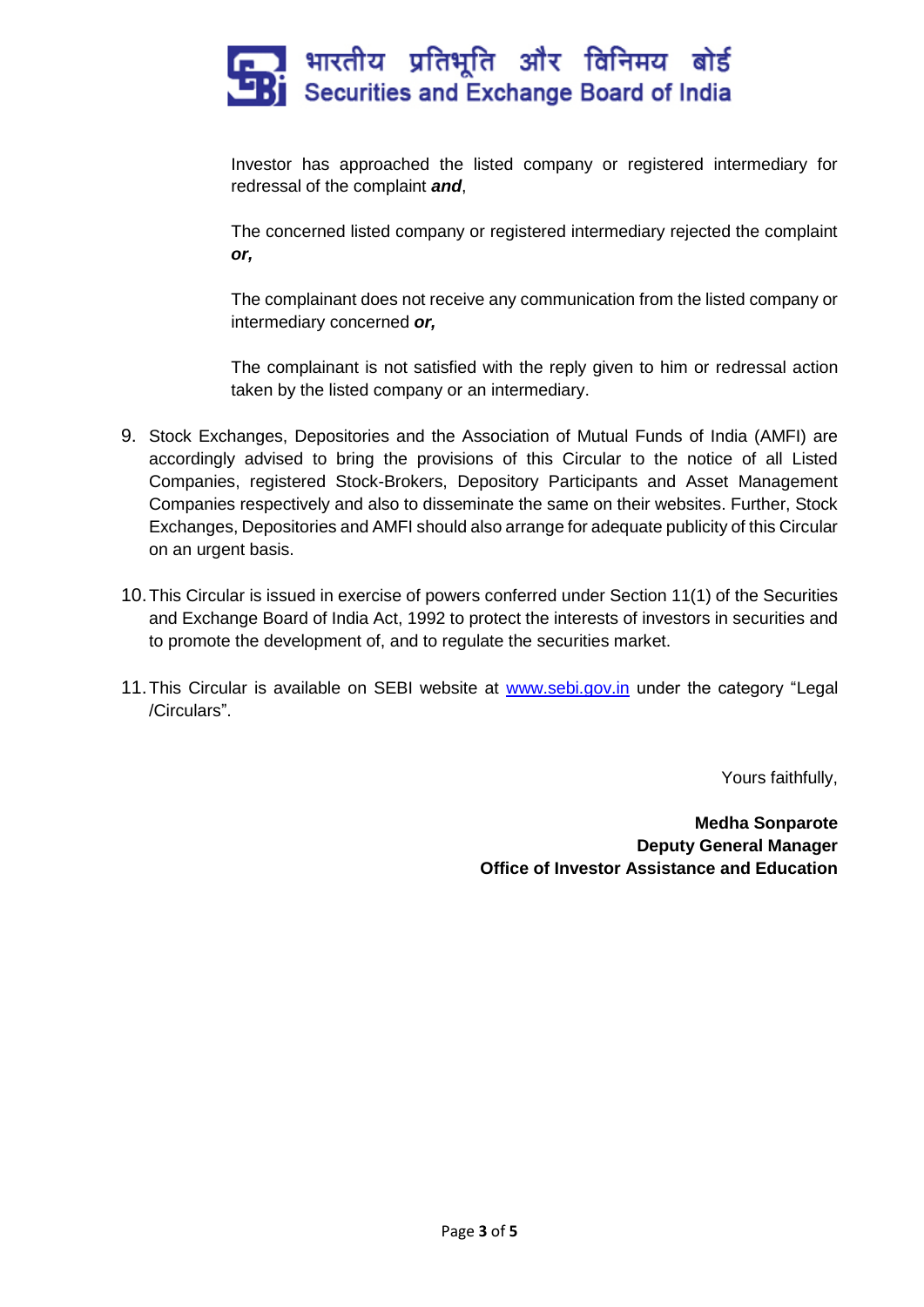# <u>. प्रारतीय प्रतिभूति और विनिमय बोर्ड</u> **B** Securities and Exchange Board of India

### **Annexure A**

### **Details to be provided while registering on SCORES with effect from August 01, 2018:**

- i. Name of the complainant\*
- ii. Pan Number\*
- iii. Aadhaar Number (Optional)
- iv. CKYC ID (Optional)
- v. DP id & Client Id
- vi. Postal address for communication\*
- vii. Contact number Mobile\* : Landline
- viii. Email id\* For receipt of acknowledgement letter / updates of complaints on SCORES.
- ix. Bank account details To facilitate direct credit of benefits to investor.
- x. Client id as given by Broker / Stock Exchange.

*Note: \* are mandatory fields.*